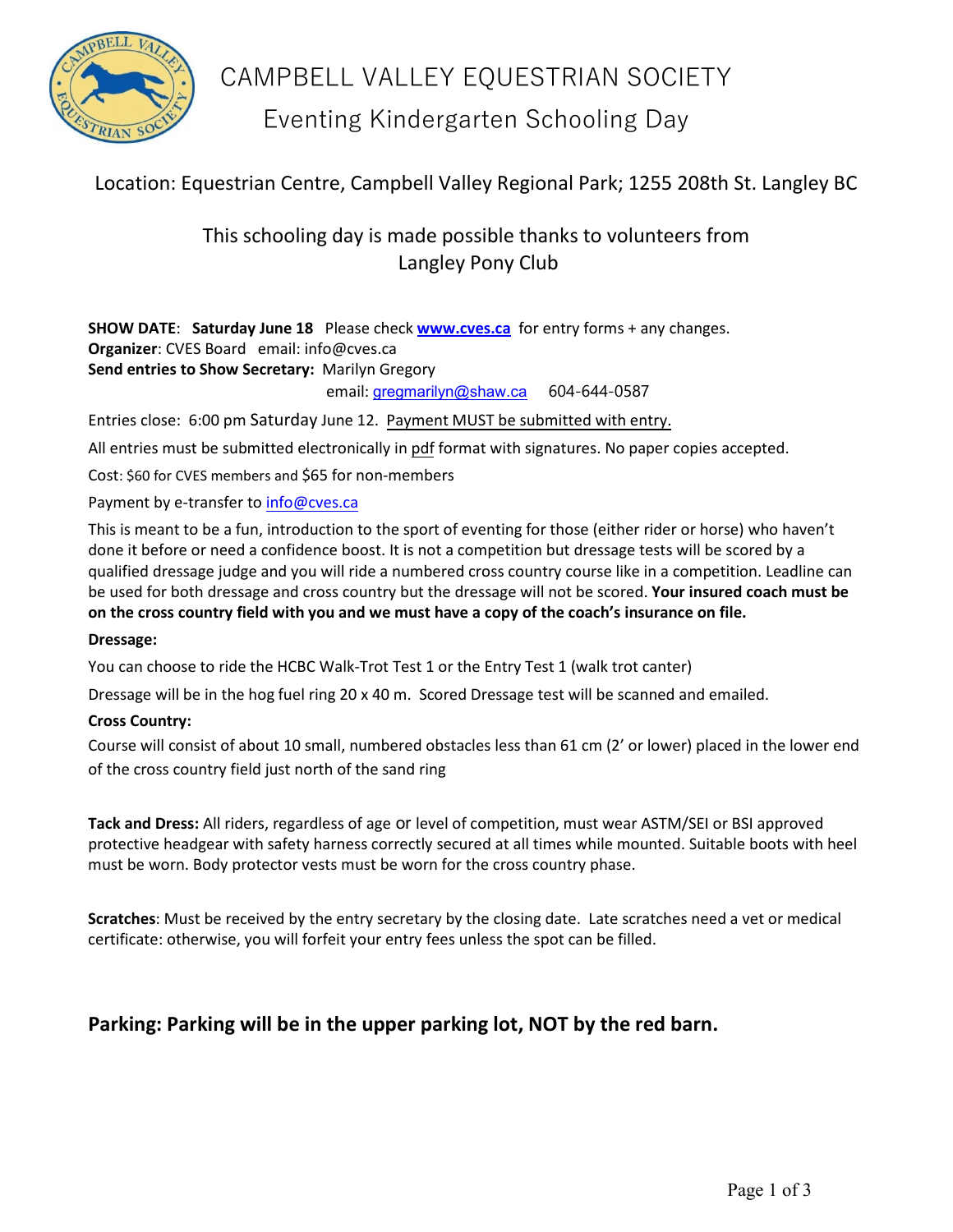

# CAMPBELL VALLEY EQUESTRIAN SOCIETY

# **Eventing Kindergarten Schooling Day ENTRY FORM**

| <b>Dressage</b>  | <b>Dressage Test</b><br>All tests are in 20 x 40 m ring | <b>Check the test you</b><br>want to ride |
|------------------|---------------------------------------------------------|-------------------------------------------|
| Walk Trot        | <b>HCBC Walk-Trot Test 1</b>                            |                                           |
| Walk Trot Canter | <b>Eventing Entry Test 1</b>                            |                                           |

| BC Horse Council membership is mandatory for both Owner and Rider. Please enclose photocopy of 2022<br>card. Waiver (page 3) must be signed by Rider (if adult) and Owner. Juniors must ensure a parent or guardian |           |              |        |                   |  |  |
|---------------------------------------------------------------------------------------------------------------------------------------------------------------------------------------------------------------------|-----------|--------------|--------|-------------------|--|--|
| has also signed the waiver.                                                                                                                                                                                         |           |              |        |                   |  |  |
| Horse's name:                                                                                                                                                                                                       |           |              |        | Age:              |  |  |
| Rider's Name:                                                                                                                                                                                                       |           |              |        |                   |  |  |
| Rider's Signature:                                                                                                                                                                                                  |           |              |        |                   |  |  |
| Address:                                                                                                                                                                                                            |           | Junior       | Senior | Rider Birth Year: |  |  |
| City:                                                                                                                                                                                                               | Province: | Postal Code: |        |                   |  |  |
| Phone:                                                                                                                                                                                                              | HCBC#     | Email:       |        |                   |  |  |
| Owner's Name:                                                                                                                                                                                                       |           |              |        |                   |  |  |
| Owner's Signature:                                                                                                                                                                                                  |           |              |        |                   |  |  |
| Phone:                                                                                                                                                                                                              | HCBC#     |              | Email: |                   |  |  |
| Coach's Name:                                                                                                                                                                                                       |           | Email:       |        |                   |  |  |
| For scheduling purposes, if you are trailering in with other competitors, please give their names:                                                                                                                  |           |              |        |                   |  |  |
|                                                                                                                                                                                                                     |           |              |        |                   |  |  |
|                                                                                                                                                                                                                     |           |              |        |                   |  |  |

### **CVES Membership**:

You can join online [www.cves.ca](http://www.cves.ca/) for \$20 annual membership fee.

Membership entitles you to entry discounts and all funds raised go toward upkeep of the Campbell Valley Equestrian Facilities.